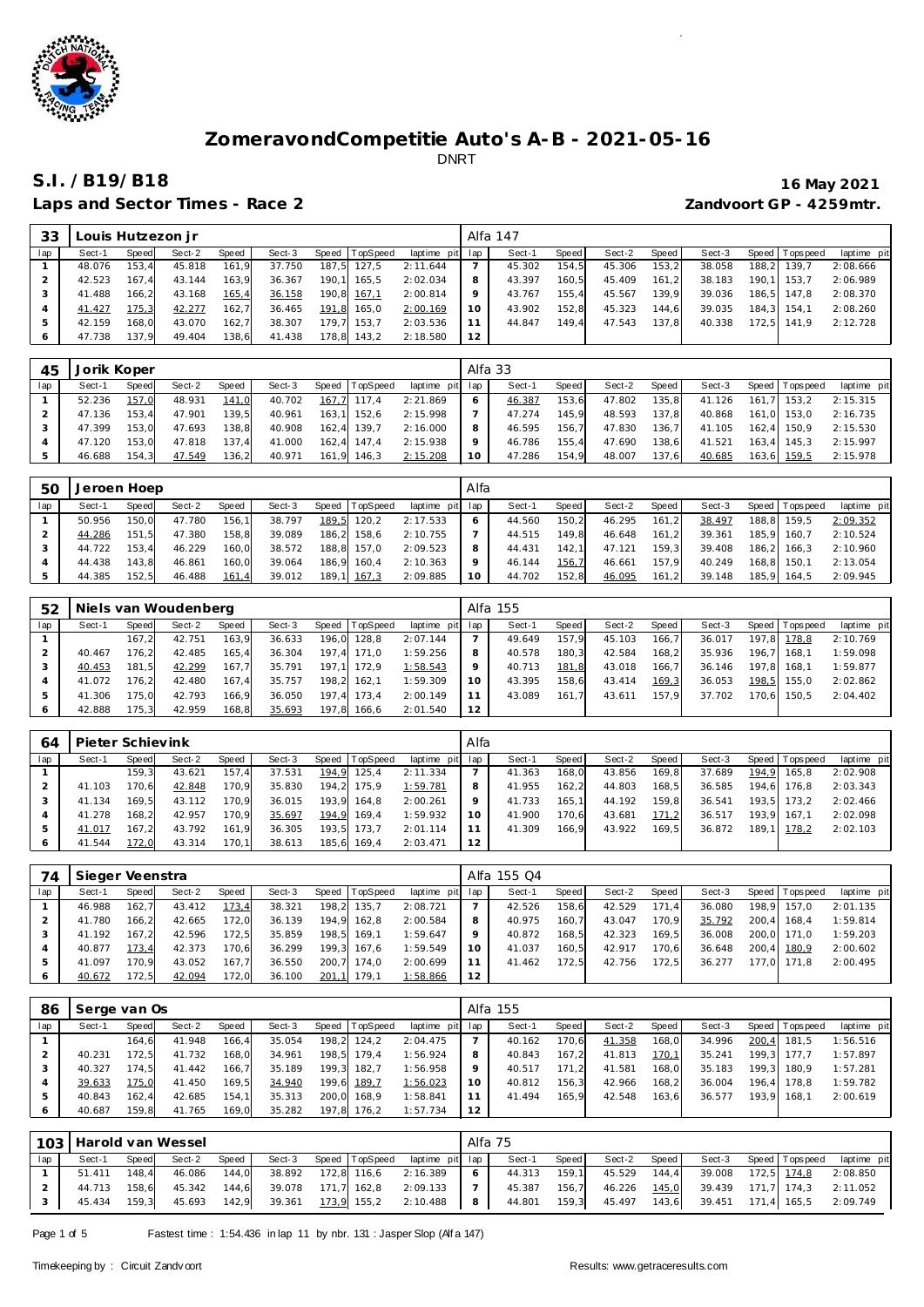

## **S.I. /B19/B18 16 May 2021**

| Laps and Sector Times - Race 2 | Zandvoort GP - 4259mtr. |
|--------------------------------|-------------------------|

|  |  |  | 5   44.494 158,8  45.415 144,4  38.856 172,5  174,5 2:08.765   10   44.761 158,4  45.927 143,4 39.210 171,4 173,4 2:09.898 |  |  |  |  |  |
|--|--|--|----------------------------------------------------------------------------------------------------------------------------|--|--|--|--|--|

| 106 |          |       | Ron & David Verzijlbergen |       |        |                |                 |         | Lancia Montecarlo |       |        |        |        |                   |             |
|-----|----------|-------|---------------------------|-------|--------|----------------|-----------------|---------|-------------------|-------|--------|--------|--------|-------------------|-------------|
| lap | $Sect-1$ | Speed | Sect-2                    | Speed | Sect-3 | Speed TopSpeed | laptime pit lap |         | Sect-1            | Speed | Sect-2 | Speed  | Sect-3 | Speed   Tops peed | laptime pit |
|     | 46.117   | 161.4 | 44.390                    | 162,9 | 37.427 | 194,2 139,0    | 2:07.934        |         | 41.766            | 173.1 | 42.971 | 162, 2 | 37.031 | 189.5 174.0       | 2:01.768    |
|     | 42.294   | 168.0 | 43.411                    | 161.4 | 37.279 | 189.5 172.1    | 2:02.984        | 8       | 41.844            | 151.9 | 43.679 | 156.5  | 37.382 | 188.8 182.7       | 2:02.905    |
|     | 41.666   | 166.4 | 43.070                    | 158.6 | 37.397 | 188.8 180.3    | 2:02.133        | $\circ$ | 41.883            | 170.3 | 43.561 | 155.4  | 36.967 | 188.8 176.2       | 2:02.411    |
|     | 41.558   | 171.4 | 43.308                    | 161.4 | 37.023 | 189.1 177.9    | 2:01.889        | 10      | 42.020            | 170.1 | 43.579 | 156.1  | 37.045 | 190.5 169.9       | 2:02.644    |
|     | 42.054   | 168.2 | 43.147                    | 160.0 | 36.765 | 189,8 185,2    | 2:01.966        |         | 42.030            | 172.2 | 43.176 | 158.1  | 36.990 | 189.8 172.9       | 2:02.196    |
|     | 41.913   | 173.4 | 43.175                    | 156.7 | 37.162 | 189.5 168.9    | 2:02.250        | 12      |                   |       |        |        |        |                   |             |

| 114 | Jesper v. d. Veur |       |        |       |        |       |             |                 |         | Alfetta GTV |        |        |       |        |       |                 |             |
|-----|-------------------|-------|--------|-------|--------|-------|-------------|-----------------|---------|-------------|--------|--------|-------|--------|-------|-----------------|-------------|
| lap | Sect-1            | Speed | Sect-2 | Speed | Sect-3 | Speed | TopSpeed    | laptime pit lap |         | Sect-1      | Speed  | Sect-2 | Speed | Sect-3 |       | Speed Tops peed | laptime pit |
|     |                   | 163.1 | 44.126 | 156.3 | 38.364 | 179.7 | 121.9       | 2:11.643        |         | 43.634      | 163.4  | 43.871 | 155.8 | 37.937 |       | 177.9 147.6     | 2:05.442    |
|     | 43.766            | 164.4 | 44.108 | 157.0 | 37.960 |       | 180,3 155,2 | 2:05.834        | 8       | 43.334      | 164.4  | 44.204 | 154.7 | 38.067 |       | 178.5 146.7     | 2:05.605    |
|     | 42.857            | 166.4 | 44.597 | 156,3 | 37.812 | 180,6 | 155.2       | 2:05.266        | $\circ$ | 43.332      | 163.9  | 44.202 | 155.6 | 37.831 | 179.7 | 152.4           | 2:05.365    |
|     | 42.943            | 164.9 | 43.817 | 155,8 | 37.715 | 174,8 | 152.0       | 2:04.475        | 10      | 43.310      | 165.11 | 44.006 | 156.3 | 37.787 |       | 179.7 157.0     | 2:05.103    |
|     | 42.835            | 165.9 | 44.162 | 155.6 | 37.715 | 178.2 | 156.8       | 2:04.712        |         | 42.823      | 159.8  | 45.797 | 155.6 | 38.098 | 179.1 | 154.3           | 2:06.718    |
|     | 43.041            | 164.9 | 44.055 | 154,9 | 37.905 |       | 178,5 156,5 | 2:05.001        | 12      |             |        |        |       |        |       |                 |             |

| 119 |        |       | Louis Hutzezon sr |              |        |       |                |                 |         | Alfa 147 |       |        |       |        |       |                 |             |
|-----|--------|-------|-------------------|--------------|--------|-------|----------------|-----------------|---------|----------|-------|--------|-------|--------|-------|-----------------|-------------|
| lap | Sect-1 | Speed | Sect-2            | <b>Speed</b> | Sect-3 |       | Speed TopSpeed | laptime pit lap |         | Sect-1   | Speed | Sect-2 | Speed | Sect-3 |       | Speed Tops peed | laptime pit |
|     | 50.431 | 145.9 | 47.533            | 139.0        | 40.316 | 183.1 | 133.6          | 2:18.280        |         | 45.803   | 148.6 | 46.810 | 150.0 | 39.707 |       | 182.1 150.7     | 2:12.320    |
|     | 46.293 | 148.1 | 47.363            | 154.3        | 39.913 | 182.7 | 163.8          | 2:13.569        |         | 45.815   | 150.0 | 47.433 | 147.7 | 39.844 |       | 180.0 153.5     | 2:13.092    |
|     | 46.328 | 149.2 | 47.139            | 152.5        | 39.673 |       | 182.1 150.3    | 2:13.140        | 8       | 46.332   | 150.6 | 46.452 | 151.7 | 40.481 |       | 177.6 155.9     | 2:13.265    |
|     | 45.769 | 151.5 | 46.971            | 151.9        | 39.679 |       | 182.7 152.8    | 2:12.419        | $\circ$ | 45.544   | 149.8 | 48.019 | 152.1 | 39.521 |       | 183,7 154,5     | 2:13.084    |
|     | 45.568 | 151.9 | 46.853            | 153,0        | 39.469 |       | 182,1 151,5    | 2:11.890        | -10     | 45.584   | 153,6 | 46.874 | 152,3 | 39.205 | 180,3 | 155.0           | 2:11.663    |

| 129 | Robin Steutel |       |        |        |        |       |                |                 | Alfa    |        |       |        |       |        |       |                 |             |
|-----|---------------|-------|--------|--------|--------|-------|----------------|-----------------|---------|--------|-------|--------|-------|--------|-------|-----------------|-------------|
| lap | Sect-1        | Speed | Sect-2 | Speed  | Sect-3 |       | Speed TopSpeed | laptime pit lap |         | Sect-1 | Speed | Sect-2 | Speed | Sect-3 |       | Speed Tops peed | laptime pit |
|     |               | 173.4 | 43.131 | 157.2  | 36.188 | 191.5 | 119.5          | 2:06.461        |         | 40.791 | 175.6 | 43.148 | 156.3 | 36.349 | 190.1 | 182.4           | 2:00.288    |
|     | 40.737        | 173.9 | 42.464 | 158.11 | 36.041 | 190.8 | 179.1          | 1:59.242        | 8       | 40.627 | 176,5 | 42.493 | 158.8 | 37.221 | 189.8 | 177.9           | 2:00.341    |
|     | 40.536        | 175.3 | 42.464 | 157.9  | 36.173 | 190.5 | 183.3          | 1:59.173        | $\circ$ | 41.116 | 157.2 | 42.778 | 160,7 | 36.209 | 190.1 | 183.0           | 2:00.103    |
|     | 41.010        | 173.6 | 42.392 | 159.8  | 36.053 | 189.8 | 184.9          | 1:59.455        | 10      | 40.846 | 163.6 | 43.012 | 159.1 | 36.184 | 192.9 | 180.3           | 2:00.042    |
|     | 41.090        | 174.5 | 42.711 | 157.0  | 35.748 | 191,8 | 183.3          | 1:59.549        |         | 41.013 | 174.2 | 42.834 | 159.8 | 36.261 | 189.1 | 180.6           | 2:00.108    |
|     | 40.851        | 175.6 | 43.911 | 159.1  | 36.234 |       | 189,8 189,4    | 2:00.996        | 12      |        |       |        |       |        |       |                 |             |

| 131 | Jasper Slop |              |        |       |        |         |                 |                 |    | Alfa 147 |       |        |       |        |                 |             |
|-----|-------------|--------------|--------|-------|--------|---------|-----------------|-----------------|----|----------|-------|--------|-------|--------|-----------------|-------------|
| lap | Sect-1      | <b>Speed</b> | Sect-2 | Speed | Sect-3 | Speed T | <b>TopSpeed</b> | laptime pit lap |    | Sect-1   | Speed | Sect-2 | Speed | Sect-3 | Speed Tops peed | laptime pit |
|     |             | 181.2        | 41.555 | 158,8 | 35.431 | 194,2   | 124.0           | 2:01.510        |    | 39.645   | 175.3 | 41.421 | 166.7 | 34.963 | 195.7 179.1     | 1:56.029    |
|     | 39.834      | 182.1        | 41.302 | 165.1 | 35.198 |         | 194,6 168,9     | 1:56.334        | 8  | 39.269   | 183,7 | 41.222 | 165.6 | 34.632 | 195.7 180.0     | 1:55.123    |
|     | 39.539      | 182.4        | 41.267 | 165.1 | 35.386 |         | 194.6 174.3     | 1:56.192        | Q  | 39.058   | 179.7 | 40.907 | 166.9 | 34.821 | 195,3 185,5     | 1:54.786    |
|     | 39.618      | 172.5        | 41.558 | 167,2 | 34.837 | 196.7   | 181.5           | 1:56.013        | 10 | 39.043   | 183,4 | 40.984 | 167.2 | 34.583 | 196.4 183.6     | 1:54.610    |
|     | 40.407      | 181.5        | 41.081 | 166,2 | 35.380 | 195.7   | 180.3           | 1:56.868        |    | 39.045   | 183,7 | 40.833 | 165,9 | 34.558 | 197,4 184,2     | 1:54.436    |
|     | 39.725      | 183.7        | 41.159 | 166,9 | 34.865 |         | 196.7 179.1     | 1:55.749        | 12 |          |       |        |       |        |                 |             |

|     | 174   Marcel Verbeek |       |        |       |        |       |             |                 |         | Alfa 147 |       |        |       |        |                |             |
|-----|----------------------|-------|--------|-------|--------|-------|-------------|-----------------|---------|----------|-------|--------|-------|--------|----------------|-------------|
| lap | Sect-1               | Speed | Sect-2 | Speed | Sect-3 | Speed | TopSpeed    | laptime pit lap |         | Sect-1   | Speed | Sect-2 | Speed | Sect-3 | Speed Topspeed | laptime pit |
|     | 51.022               | 150.4 | 48.661 | 148,4 | 40.507 |       | 170.3 125.4 | 2:20.190        | $\circ$ | 45.613   | 146.7 | 47.836 | 146.1 | 39.931 | 172.8 172.6    | 2:13.380    |
|     | 45.754               | 153,8 | 48.246 | 146.5 | 40.604 | 171.4 | 169.1       | 2:14.604        |         | 45.881   | 148.6 | 47.443 | 147.1 | 40.516 | 173.4 166.0    | 2:13.840    |
|     | 47.253               | 148.8 | 48.062 | 147.9 | 40.262 | 172.2 | 142.3       | 2:15.577        | 8       | 45.372   | 147.5 | 48.562 | 146,3 | 39.633 | 174.2 173.7    | 2:13.567    |
|     | 45.787               | 151.7 | 47.127 | 147.7 | 40.153 | 173.4 | 161.6       | 2:13.067        | $\circ$ | 45.357   | 147.1 | 48.671 | 147.7 | 41.050 | 175.6 180.3    | 2:15.078    |
|     | 45.471               | 145.2 | 47.684 | 145.7 | 40.250 | 171.7 | 176.5       | 2:13.405        | 10      | 47.452   | 147.9 | 49.539 | 147.3 | 40.571 | 174,8 181,8    | 2:17.562    |

| 175 | i Roland de Graaf |       |        |        |        |       |             |             | Alfa |        |         |        |       |        |       |                 |             |
|-----|-------------------|-------|--------|--------|--------|-------|-------------|-------------|------|--------|---------|--------|-------|--------|-------|-----------------|-------------|
| lap | Sect-1            | Speed | Sect-2 | Speed  | Sect-3 | Speed | TopSpeed    | laptime pit | lap  | Sect-1 | Speed I | Sect-2 | Speed | Sect-3 |       | Speed Tops peed | laptime pit |
|     |                   | 141.2 | 47.868 | 163.4  | 37.889 |       | 199.3 127.8 | 2:17.903    | 5    | 43.416 | 170.6   | 44.412 | 165.4 | 37.901 | 196.4 | 155.6           | 2:05.729    |
|     | 45.160            | 146.3 | 45.278 | 163.4  | 37.902 |       | 197,8 161,2 | 2:08.340    |      | 43.972 | 158.6   | 45.778 | 164.1 | 38.206 |       | 195.3 156.1     | 2:07.956    |
|     | 43.894            | 164.4 | 44.597 | 165.6  | 37.295 | 198,5 | 152.2       | 2:05.786    |      | 43.820 | 160.0   | 45.369 | 166.2 | 38.316 | 194.2 | 155.6           | 2:07.505    |
|     | 42.864            | 169.8 | 44.253 | 166, 4 | 37.388 | 197.4 | 153,9       | 2:04.505    |      | 44.256 | 158,8   | 46.052 | 158.6 | Pit In |       | 152,2           | 2:22.479    |

|     |        |       | 212 Evert Mastenbroek |       |        |  |                                            |   | <b>BMW Compact</b> |       |              |       |        |                       |                                |
|-----|--------|-------|-----------------------|-------|--------|--|--------------------------------------------|---|--------------------|-------|--------------|-------|--------|-----------------------|--------------------------------|
| lap | Sect-1 | Speed | Sect-2                | Speed |        |  | Sect-3 Speed TopSpeed laptime pit lap      |   | Sect-1             | Speed | Sect-2 Speed |       |        | Sect-3 Speed Topspeed | laptime pit                    |
|     | 47.040 | 158.8 | 45.142 147.7          |       | 39.075 |  | 172,5 140,4 2:11.257                       | 6 | 43.836             | 161,7 | 45.034       | 150,4 | 38.581 | 174,5 180,9           | 2:07.451                       |
|     | 43.761 | 159.8 | 45.074                |       |        |  | 147,3 38.733 173,6 178,2 2:07.568 7 43.711 |   |                    | 162,4 | 44.942       | 148.4 |        |                       | 38.519  175,0  175,1  2:07.172 |

Page 2 of 5 Fastest time : 1:54.436 in lap 11 by nbr. 131 : Jasper Slop (Alf a 147)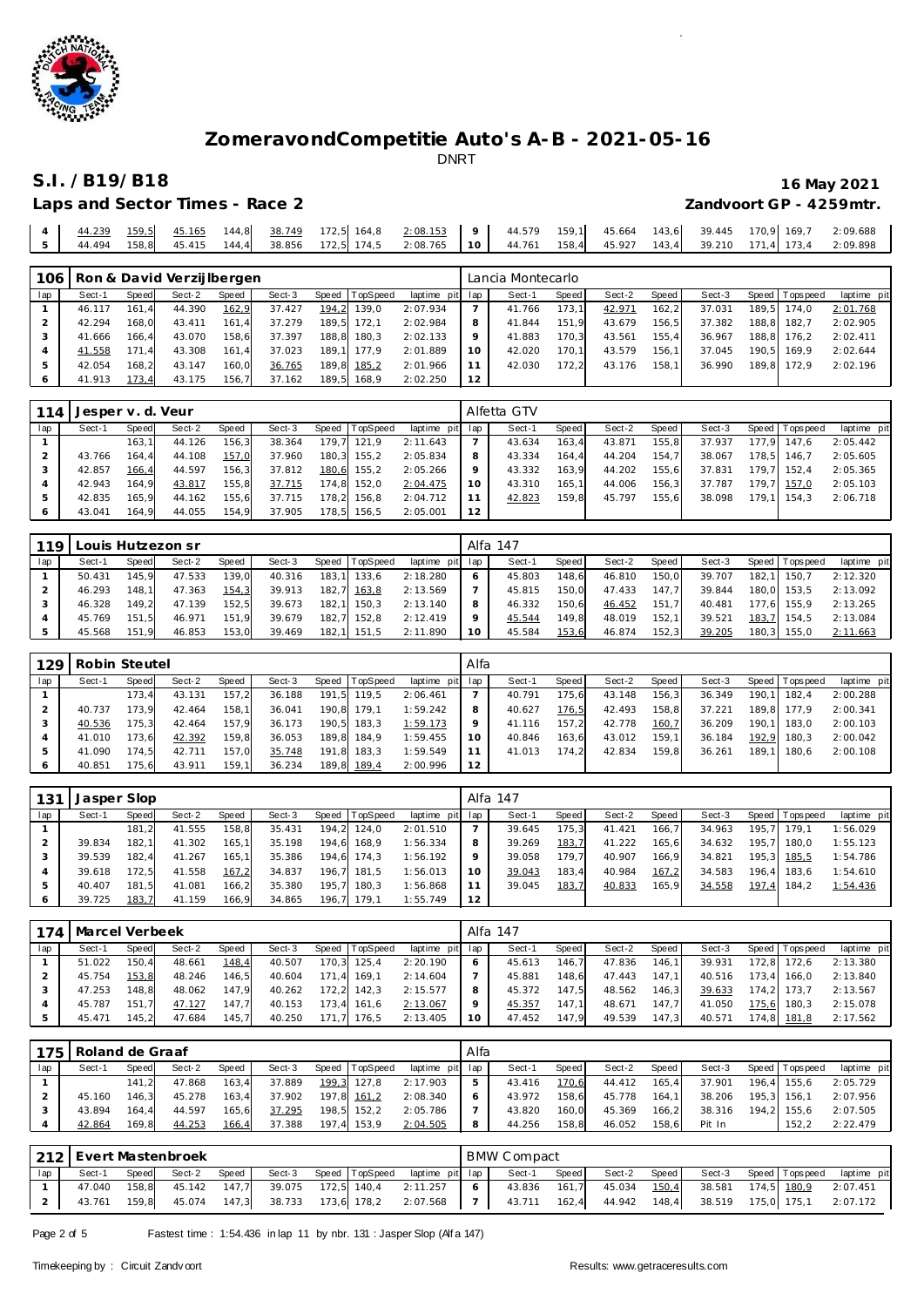

# **S.I. /B19/B18 16 May 2021**

| Laps and Sector Times - Race 2 | Zandvoort GP - 4259mtr. |
|--------------------------------|-------------------------|

|  |  |  | 3   43.979 161,7   45.140 145,9 3 <u>8.338</u> 174,2 177,9 2:07.457   8   <u>43.511</u> 162,2 <u>44.670</u> 148,8 38.544 <u>175,9</u> 179,4 2:0 <u>6.725</u> |  |  |  |  |  |
|--|--|--|--------------------------------------------------------------------------------------------------------------------------------------------------------------|--|--|--|--|--|
|  |  |  | 4   43.665 161,2   44.908 147,7   38.504 173,9 177,9 2:07.077   9   43.912 160,2   45.003 149,0   40.114 174,8 179,4 2:09.029                                |  |  |  |  |  |
|  |  |  | 5   43.604 <u>162,7</u> 44.883 146,5 38.820 175,0 177,7 2:07.307   10   44.225 161,0 44.876 148,6 38.962 167,4 177,1 2:08.063                                |  |  |  |  |  |

| 214 | Edwin Weessie |       |        |       |        |       |                |                 |         | BMW Compact |         |        |       |        |       |                 |             |
|-----|---------------|-------|--------|-------|--------|-------|----------------|-----------------|---------|-------------|---------|--------|-------|--------|-------|-----------------|-------------|
| lap | Sect-1        | Speed | Sect-2 | Speed | Sect-3 |       | Speed TopSpeed | laptime pit lap |         | Sect-1      | Speed I | Sect-2 | Speed | Sect-3 |       | Speed Tops peed | laptime pit |
|     | 48.435        | 155.2 | 45.697 | 145.7 | 39.140 |       | 171.4 141.2    | 2:13.272        | 6       | 43.792      | 161.9   | 45.222 | 146.1 | 38.853 | 172.5 | 177.1           | 2:07.867    |
|     | 44.052        | 160.0 | 45.593 | 146,3 | 39.120 | 172.0 | 176.5          | 2:08.765        |         | 43.583      | 161.0   | 45.043 | 144.4 | 39.114 |       | 173.4 182.4     | 2:07.740    |
|     | 44.250        | 161.0 | 45.607 | 146.5 | 39.056 |       | 172.0 173.7    | 2:08.913        | 8       | 43.533      | 162,7   | 45.094 | 146.7 | 39.076 | 173.9 | 180.0           | 2:07.703    |
|     | 44.278        | 160.5 | 45.303 | 146.1 | 38.927 | 172.2 | 172,6          | 2:08.508        | $\circ$ | 43.841      | 160.2   | 45.579 | 149.2 | 38.744 |       | 173.6 179.7     | 2:08.164    |
|     | 43.966        | 158.4 | 45.271 | 146.7 | 38.827 |       | 173.4 180.3    | 2:08.064        | 10      | 43.461      | 162,4   | 45.222 | 147.3 | 39.443 |       | 172,8 182,4     | 2:08.126    |

| 215 |        |       |        |       | Andre Onderwater - Marcel Roeleveld |       |                |                 |         | <b>BMW Compact</b> |       |        |       |        |       |                 |             |
|-----|--------|-------|--------|-------|-------------------------------------|-------|----------------|-----------------|---------|--------------------|-------|--------|-------|--------|-------|-----------------|-------------|
| lap | Sect-1 | Speed | Sect-2 | Speed | Sect-3                              |       | Speed TopSpeed | laptime pit lap |         | Sect-1             | Speed | Sect-2 | Speed | Sect-3 |       | Speed Tops peed | laptime pit |
|     | 50.319 | 150.2 | 46.828 | 145,7 | 40.449                              | 171.2 | 130.9          | 2:17.596        | $\circ$ | 45.350             | 153.8 | 46.429 | 144.4 | 39.728 | 172,2 | 168.9           | 2:11.507    |
|     | 45.940 | 151.0 | 46.738 | 141.4 | 40.497                              | 170.1 | 158.6          | 2:13.175        |         | 45.542             | 156,3 | 45.977 | 145.2 | 40.064 |       | 171.2 167.3     | 2:11.583    |
|     | 45.841 | 152.5 | 47.628 | 144.0 | 40.440                              |       | 170.9 167.1    | 2:13.909        | 8       | 45.214             | 156,3 | 46.884 | 144.2 | 40.157 |       | 170.1 169.1     | 2:12.255    |
|     | 46.553 | 154.7 | 47.033 | 145.0 | 40.370                              |       | 170.6 163.6    | 2:13.956        | $\circ$ | 46.710             | 154.5 | 46.559 | 145.6 | 39.810 | 170.6 | 164.1           | 2:13.079    |
|     | 46.663 | 148.6 | 47.740 | 145.0 | 40.694                              |       | 171,4 167,3    | 2:15.097        | 10      | 45.402             | 154.7 | 47.339 | 145.0 | 40.091 |       | 170.3 163.6     | 2:12.832    |

| 219 | Hans v.d. Linden |       |        |       |        |       |             |                 |    | <b>BMW Compact</b> |                    |        |       |        |       |                 |             |
|-----|------------------|-------|--------|-------|--------|-------|-------------|-----------------|----|--------------------|--------------------|--------|-------|--------|-------|-----------------|-------------|
| lap | Sect-1           | Speed | Sect-2 | Speed | Sect-3 | Speed | TopSpeed    | laptime pit lap |    | Sect-1             | Speed              | Sect-2 | Speed | Sect-3 |       | Speed Tops peed | laptime pit |
|     | 50.424           | 146,5 | 48.669 | 133,8 | 42.006 | 159.1 | 135.6       | 2:21.099        |    | 47.482             | 146.7 <sub>h</sub> | 48.868 | 133,3 | 42.181 | 161.0 | 168.6           | 2:18.531    |
|     | 47.843           | 146.9 | 47.956 | 133.5 | 55.307 | 152.8 | 160.9       | 2:31.106        |    | 47.086             | 145.7              | 49.634 | 134,5 | 41.797 |       | 159.8 174.0     | 2:18.517    |
|     | 48.830           | 145.4 | 49.892 | 132.7 | 42.399 |       | 159.5 159.7 | 2:21.121        | 8  | 47.510             | 146.11             | 48.237 | 133,3 | 42.167 |       | 159.1 170.2     | 2:17.914    |
|     | 47.553           | 145.9 | 49.167 | 134,5 | 41.852 |       | 160,5 167,8 | 2:18.572        |    | 47.386             | 146.5              | 48.472 | 130.9 | 42.285 | 158.8 | 170.7           | 2:18.143    |
|     | 47.474           | 148.8 | 47.724 | 133,7 | 43.543 | 160.0 | 172.1       | 2:18.741        | 10 |                    |                    |        |       |        |       |                 |             |

| 221 | Marcel Suurmond |        |        |       |        |       |          |                 |         | BMW Compact |              |        |       |        |              |                   |             |
|-----|-----------------|--------|--------|-------|--------|-------|----------|-----------------|---------|-------------|--------------|--------|-------|--------|--------------|-------------------|-------------|
| lap | Sect-1          | Speed  | Sect-2 | Speed | Sect-3 | Speed | TopSpeed | laptime pit lap |         | Sect-1      | <b>Speed</b> | Sect-2 | Speed | Sect-3 |              | Speed   Tops peed | laptime pit |
|     | 49.458          | 141.0  | 48.006 | 138.8 | 39.890 | 169.5 | 141.3    | 2:17.354        | O       | 44.958      | 157,0        | 47.138 | 145.4 | 39.805 | 171.         | 160.7             | 2:11.901    |
|     | 45.523          | 153.4  | 46.138 | 145,2 | 40.251 | 171.7 | 162.3    | 2:11.912        |         | 45.319      | 149.0        | 47.120 | 145.0 | 39.905 |              | 169.5 169.7       | 2:12.344    |
|     | 46.193          | 151    | 46.242 | 145.9 | 39.549 | 169.3 | 167.6    | 2:11.984        | 8       | 44.903      | 150.8        | 45.835 | 145.7 | 39.398 | 170.9        | 168.6             | 2:10.136    |
|     | 45.098          | 156.11 | 46.525 | 144,2 | 40.242 | 171.7 | 157.7    | 2:11.865        | $\circ$ | 45.812      | 156.7        | 45.953 | 145.2 | 39.325 | 171.<br>-7 I | 167.8             | 2:11.090    |
|     | 45.488          | 156.3  | 46.425 | 145,0 | 39.486 | 171.7 | 156,5    | 2:11.399        | 10      | 45.608      | 148.8        | 48.279 | 145.2 | 39.509 |              | 168,8 172,9       | 2:13.396    |

| 223 | Gerard Vleming |       |        |       |        |       |                |                 |    | <b>BMW Compact</b> |       |        |         |        |                 |             |
|-----|----------------|-------|--------|-------|--------|-------|----------------|-----------------|----|--------------------|-------|--------|---------|--------|-----------------|-------------|
| lap | Sect-1         | Speed | Sect-2 | Speed | Sect-3 |       | Speed TopSpeed | laptime pit lap |    | Sect-1             | Speed | Sect-2 | Speed I | Sect-3 | Speed Tops peed | laptime pit |
|     | 45.816         | 160.0 | 44.305 | 149.0 | 38.630 | 173.9 | 141.7          | 2:08.751        |    | 44.031             | 157.4 | 44.490 | 149.0   | 38.627 | 171.7 174.8     | 2:07.148    |
|     | 43.927         | 160.7 | 44.498 | 148.1 | 38.230 | 175.6 | 176.2          | 2:06.655        |    | 44.261             | 160.5 | 44.275 | 149,4   | 38.385 | 174.8 169.1     | 2:06.921    |
|     | 43.913         | 162.2 | 44.478 | 147.9 | 38.492 |       | 175.6 175.7    | 2:06.883        |    | 43.441             | 162.7 | 44.662 | 148.8   | 38.588 | 173.1 178.2     | 2:06.691    |
|     | 43.329         | 162.7 | 44.371 | 148.4 | 38.456 | 174.8 | 172.6          | 2:06.156        |    | 43.399             | 161.9 | 44.446 | 148.4   | 38.490 | 175.9 179.1     | 2:06.335    |
|     | 43.623         | 161.7 | 44.391 | 147.9 | 38.154 | 175.9 | 176.8          | 2:06.168        | 10 | 43.178             | 164,6 | 44.624 | 147.3   | 38.090 | 175,9 172,9     | 2:05.892    |

| 225 | Feico Giesing |       |        |       |        |       |          |             |         | <b>BMW Compact</b> |        |        |       |        |       |                   |             |
|-----|---------------|-------|--------|-------|--------|-------|----------|-------------|---------|--------------------|--------|--------|-------|--------|-------|-------------------|-------------|
| lap | Sect-1        | Speed | Sect-2 | Speed | Sect-3 | Speed | TopSpeed | laptime pit | lap     | Sect-1             | Speed  | Sect-2 | Speed | Sect-3 |       | Speed   Tops peed | laptime pit |
|     | 48.921        | 148.6 | 46.188 | 146.9 | 39.104 | 173.6 | 140.8    | 2:14.213    | 6       | 44.005             | 163.4  | 44.645 | 146.5 | 38.443 | 177,0 | 184,2             | 2:07.093    |
|     | 44.461        | 160.7 | 45.122 | 145.7 | 39.133 | 174.8 | 174.5    | 2:08.716    |         | 44.474             | 160.5  | 44.529 | 145.7 | 39.072 |       | 177.0 171.5       | 2:08.075    |
|     | 44.420        | 160.7 | 44.952 | 146.3 | 38.808 | 175.3 | 176.8    | 2:08.180    | 8       | 43.882             | 163,6  | 44.866 | 150,0 | 38.656 | 178.2 | 175.1             | 2:07.404    |
|     | 44.324        | 161.4 | 44.873 | 145.6 | 38.733 | 175.9 | 184.2    | 2:07.930    | $\circ$ | 45.079             | 161.4  | 44.762 | 148.8 | 38.529 | 177.6 | 173.2             | 2:08.370    |
|     | 44.745        | 161.2 | 44.433 | 147,1 | 38.783 | 176,8 | 179.1    | 2:07.961    | 10      | 44.047             | 162, 4 | 45.999 | 147.5 | 39.406 | 175.0 | 174.3             | 2:09.452    |

| 226 | Marnix Putto |       |        |       |        |       |                |             |     | <b>BMW Compact</b> |       |        |       |        |       |            |             |
|-----|--------------|-------|--------|-------|--------|-------|----------------|-------------|-----|--------------------|-------|--------|-------|--------|-------|------------|-------------|
| lap | Sect-1       | Speed | Sect-2 | Speed | Sect-3 |       | Speed TopSpeed | laptime pit | lap | Sect-1             | Speed | Sect-2 | Speed | Sect-3 | Speed | Tops pee d | laptime pit |
|     | 45.892       | 161.2 | 44.575 | 148.1 | 38.540 | 73.4  | 140,4          | 2:09.007    | 6   | 43.310             | 164.4 | 44.775 | 150.0 | 38.245 | 178.2 | 178,8      | 2:06.330    |
|     | 43.648       | 162.2 | 44.559 | 148,6 | 38.563 | 174,2 | 168.4          | 2:06.770    |     | 43.523             | 164.6 | 45.551 | 150,8 | 38.124 | 176,8 | 174.8      | 2:07.198    |
|     | 43.457       | 163.6 | 44.843 | 147.1 | 38.400 | 75.3  | 175.7          | 2:06.700    | 8   | 43.274             | 165,4 | 44.845 | 150.2 | 38.518 | 176.5 | 175.9      | 2:06.637    |
|     | 43.238       | 163.6 | 44.286 | 149.4 | 38.345 | 175.3 | 174.8          | 2:05.869    | o   | 43.178             | 164.9 | 45.000 | 148.6 | 38.579 | 175.6 | 179.4      | 2:06.757    |
|     | 43.355       | 164.6 | 44.459 | 149,2 | 38.422 | 76,2  | 178,2          | 2:06.236    | 10  | 43.657             | 165,4 | 44.366 | 148,8 | 38.260 | 170.3 | 180,3      | 2:06.283    |

|     | 228 Rob Gilhuis |       |        |       |        |                |                 |         | <b>BMW Compact</b> |         |        |         |        |                   |             |
|-----|-----------------|-------|--------|-------|--------|----------------|-----------------|---------|--------------------|---------|--------|---------|--------|-------------------|-------------|
| lap | Sect-1          | Speed | Sect-2 | Speed | Sect-3 | Speed TopSpeed | laptime pit lap |         | Sect-1             | Speed I | Sect-2 | Speed I | Sect-3 | Speed   Tops peed | laptime pit |
|     | 50.769          | 141.9 | 48.801 | 143.6 | 41.066 | 168,0 135,7    | 2:20.636        | $\circ$ | 47.266             | 149.0   | 48.086 | 143.8   | 41.123 | 168,0 154,1       | 2:16.475    |
|     | 46.608          | 149.2 | 48.170 | 141.0 | 41.492 | 168,2 159,7    | 2:16.270        |         | 46.722             | 146.1   | 47.918 | 143.8   | 41.438 | 165.9 143.0       | 2:16.078    |
|     | 46.235          | 156,1 | 48.408 | 145,0 | 40.937 | 168,8 153,9    | 2:15.580        | 8       | 47.675             | 148.8   | 47.493 | 144.6   | 40.819 | 168,8 141,5       | 2:15.987    |
|     | 46.661          | 145.9 | 48.457 | 142.7 | 42.528 | 168,2 153,5    | 2:17.646        | 9       | 46.274             | 149,6   | 47.870 | 144.4   | 40.668 | 167,4 155,9       | 2:14.812    |

Page 3 of 5 Fastest time : 1:54.436 in lap 11 by nbr. 131 : Jasper Slop (Alf a 147)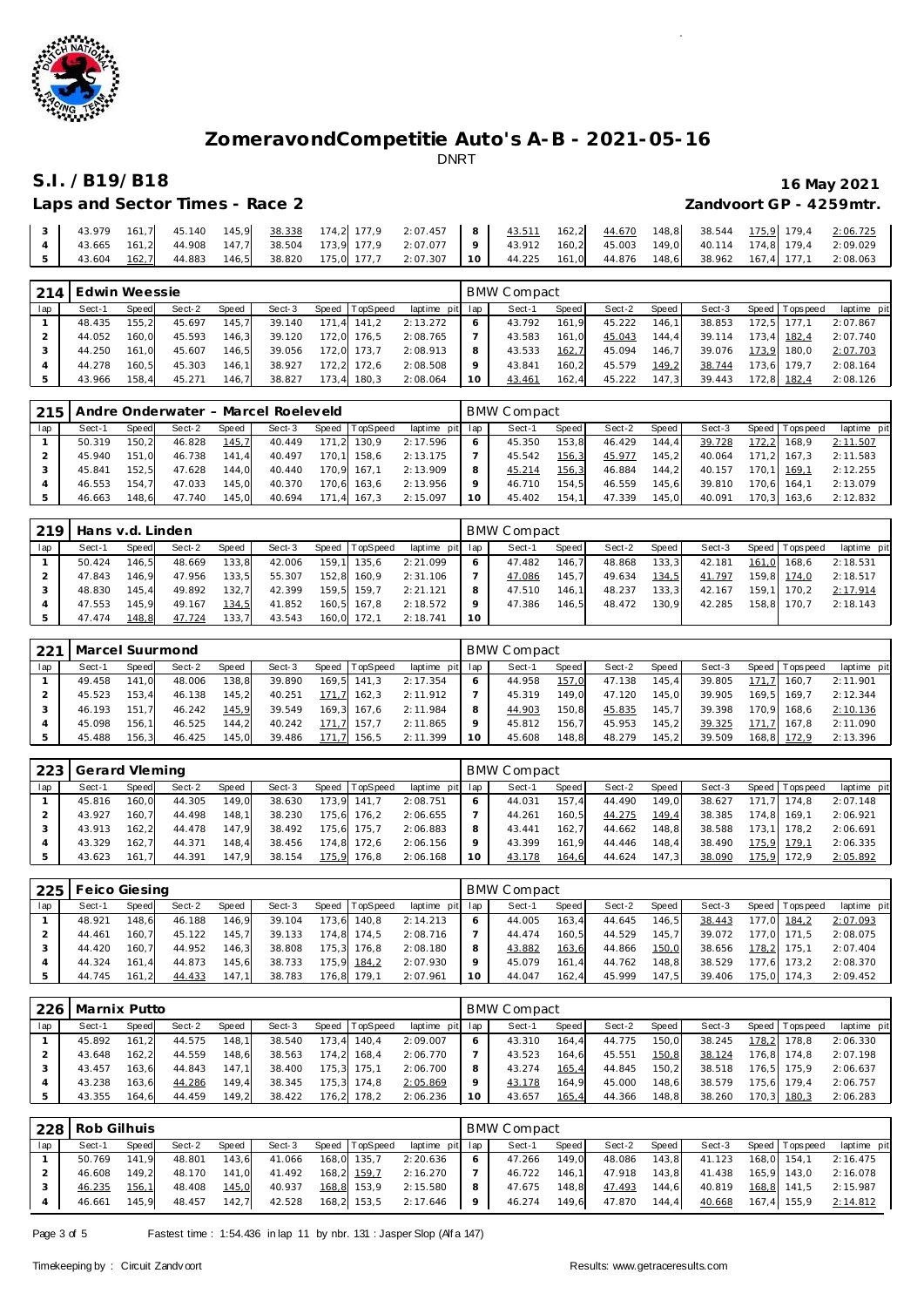

**S.I. /B19/B18 16 May 2021**

**Contract Contract Contract Contract Contract** 

 $\overline{\phantom{a}}$ 

 $\overline{1}$ 

Laps and Sector Times - Race 2

|  | 47.388 | 142.1 | 48.407 |  | 144.2 41.106 |  | 168,0 154,5 | 2:16.901 |  |  |  |
|--|--------|-------|--------|--|--------------|--|-------------|----------|--|--|--|
|--|--------|-------|--------|--|--------------|--|-------------|----------|--|--|--|

| 229 | Nico Koetsveld |       |        |       |        |       |             |                 |         | <b>BMW Compact</b> |       |        |         |        |       |                |             |
|-----|----------------|-------|--------|-------|--------|-------|-------------|-----------------|---------|--------------------|-------|--------|---------|--------|-------|----------------|-------------|
| lap | Sect-1         | Speed | Sect-2 | Speed | Sect-3 | Speed | TopSpeed    | laptime pit lap |         | Sect-1             | Speed | Sect-2 | Speed I | Sect-3 |       | Speed Topspeed | laptime pit |
|     | 46.837         | 159.1 | 45.474 | 143.6 | 39.018 |       | 170.3 139.0 | 2:11.329        |         | 43.665             | 161.0 | 45.069 | 145,7   | 38.445 | 171.4 | 176.5          | 2:07.179    |
|     | 44.107         | 159.3 | 44.980 | 142.7 | 38.858 |       | 170.6 176.8 | 2:07.945        |         | 43.396             | 161,7 | 44.945 | 145,7   | 38.340 | 172,5 | 180,3          | 2:06.681    |
|     | 43.691         | 161.7 | 44.975 | 144.0 | 39.222 |       | 171,2 173,2 | 2:07.888        | 8       | 43.813             | 161.0 | 44.627 | 144.0   | 39.826 |       | 170.3 175.1    | 2:08.266    |
|     | 44.021         | 160.0 | 44.762 | 144.2 | 38.796 | 170.6 | 172.1       | 2:07.579        | $\circ$ | 43.656             | 158.4 | 46.072 | 142.1   | 38.825 |       | 171.4 179.1    | 2:08.553    |
|     | 43.647         | 161.0 | 44.896 | 142,5 | 38.621 | 171.7 | 174.0       | 2:07.164        | 10      | 43.961             | 155,8 | 46.474 | 141.0   | 39.224 |       | 168,0 179,4    | 2:09.659    |

| 230 | Rene Verhagen |       |        |       |        |                |                 | <b>BMW Compact</b> |       |        |       |        |                   |             |
|-----|---------------|-------|--------|-------|--------|----------------|-----------------|--------------------|-------|--------|-------|--------|-------------------|-------------|
| lap | Sect-1        | Speed | Sect-2 | Speed | Sect-3 | Speed TopSpeed | laptime pit lap | Sect-1             | Speed | Sect-2 | Speed | Sect-3 | Speed   Tops peed | laptime pit |
|     | 48.774        | 151.5 | 47.800 | 143.4 | 40.280 | 173,4 138,5    | 2:16.854        | 46.349             | 160.2 | 46.527 | 144,6 | 40.127 | 172,5 151,8       | 2:13.003    |
|     | 46.170        | 160.7 | 46.953 | 144,6 | 40.013 | 173,4 152,0    | 2:13.136        | 46.315             | 161,0 | 50.120 | 93.8  | Pit In | 143.8             | 2:59.742    |

| 231 |        |              | Jeroen van Kerkhof |              |        |       |          |                 |         | BMW Compact |       |        |        |        |       |                |             |
|-----|--------|--------------|--------------------|--------------|--------|-------|----------|-----------------|---------|-------------|-------|--------|--------|--------|-------|----------------|-------------|
| lap | Sect-1 | <b>Speed</b> | Sect-2             | <b>Speed</b> | Sect-3 | Speed | TopSpeed | laptime pit lap |         | Sect-1      | Speed | Sect-2 | Speed  | Sect-3 |       | Speed Topspeed | laptime pit |
|     | 46.538 | 157.9        | 44.467             | 146.1        | 38.832 | 171.4 | 136.7    | 2:09.837        | 6       | 44.033      | 159.3 | 44.511 | 147.1  | 38.688 | 172.2 | 178.8          | 2:07.232    |
|     | 43.687 | 159.11       | 44.652             | 145.7        | 38.637 | 171.4 | 181.2    | 2:06.976        |         | 43.596      | 159,3 | 44.916 | 145.9  | 38.897 |       | 170,3 182,7    | 2:07.409    |
|     | 44.114 | 158.8        | 44.348             | 146,1        | 38.875 | 171.4 | 182.1    | 2:07.337        | 8       | 43.623      | 158.6 | 44.615 | 146.1  | 38.960 |       | 171.2 180.6    | 2:07.198    |
|     | 43.474 | 159.1        | 44.620             | 145.7        | 38.843 | 171.2 | 180.3    | 2:06.937        | $\circ$ | 43.643      | 158.1 | 44.982 | 146.11 | 38.937 |       | 170.6 179.1    | 2:07.562    |
|     | 43.512 | 159,3        | 44.742             | 146.1        | 38.829 | 170.9 | 180,6    | 2:07.083        | 10      | 45.057      | 157,0 | 45.011 | 146.7  | 38.838 |       | 171.7 178.8    | 2:08.906    |

|     | 232 Rene Kalff |       |        |       |        |       |                |             |     | <b>BMW Compact</b> |       |        |       |        |       |                |             |
|-----|----------------|-------|--------|-------|--------|-------|----------------|-------------|-----|--------------------|-------|--------|-------|--------|-------|----------------|-------------|
| lap | Sect-1         | Speed | Sect-2 | Speed | Sect-3 |       | Speed TopSpeed | laptime pit | lap | Sect-1             | Speed | Sect-2 | Speed | Sect-3 |       | Speed Topspeed | laptime pit |
|     | 49.071         | 139.5 | 47.998 | 136.7 | 40.538 | 172.8 | 140.8          | 2:17.607    | 6   | 44.876             | 154.7 | 47.277 | 147.7 | 40.172 | 172.8 | 163.6          | 2:12.325    |
|     | 44.937         | 151.7 | 46.562 | 146.7 | 39.825 |       | 174.8 163.3    | 2:11.324    |     | 44.676             | 148.1 | 46.828 | 145.0 | 40.496 |       | 173.6 174.5    | 2:12.000    |
|     | 46.469         | 151.7 | 46.446 | 146.1 | 40.553 |       | 173.4 164.3    | 2:13.468    | 8   | 44.548             | 146.7 | 45.967 | 146.7 | 39.229 |       | 174.8 166.6    | 2:09.744    |
|     | 44.879         | 158,1 | 46.237 | 146,5 | 39.316 | 175.0 | 168.1          | 2:10.432    | Q   | 44.445             | 157.4 | 45.849 | 146.1 | 39.553 |       | 171.2 171.8    | 2:09.847    |
|     | 45.477         | 155.4 | 46.657 | 146,5 | 39.390 |       | 174.5 162.1    | 2:11.524    | 10  | 44.225             | 156,1 | 46.210 | 145.0 | 39.766 | 171   | $.2$ 174.5     | 2:10.201    |

| 234 | Edwin Moerman |              |        |       |        |       |          |                 |    | BMW Compact |       |        |       |        |         |                 |             |
|-----|---------------|--------------|--------|-------|--------|-------|----------|-----------------|----|-------------|-------|--------|-------|--------|---------|-----------------|-------------|
| lap | Sect-1        | <b>Speed</b> | Sect-2 | Speed | Sect-3 | Speed | TopSpeed | laptime pit lap |    | Sect-1      | Speed | Sect-2 | Speed | Sect-3 | Speed I | <b>Topspeed</b> | laptime pit |
|     | 49.225        | 147.3        | 46.949 | 146.5 | 40.044 | 172.2 | 134.6    | 2:16.218        |    | 44.336      | 157.0 | 45.874 | 145.7 | 39.528 | 172.5   | 173.2           | 2:09.738    |
|     | 44.394        | 160.5        | 45.253 | 147.1 | 39.303 | 172.5 | 166.6    | 2:08.950        |    | 44.542      | 158.8 | 46.442 | 145.6 | 39.948 | 172.0   | 166.0           | 2:10.932    |
|     | 44.442        | 161.2        | 45.314 | 147.7 | 39.377 | 173.1 | 167.1    | 2:09.133        | 8  | 44.797      | 156.1 | 45.433 | 145.9 | 39.452 | 171.4   | 176.8           | 2:09.682    |
|     | 44.615        | 159.11       | 45.540 | 146.3 | 39.691 | 172.2 | 169.1    | 2:09.846        |    | 44.958      | 157.0 | 45.609 | 144.8 | 39.395 | 172.0   | 161.2           | 2:09.962    |
|     | 44.504        | 155.4        | 46.065 | 145,9 | 39.452 | 172,2 | 168,6    | 2:10.021        | 10 | 44.539      | 155,8 | 45.657 | 145,9 | 39.587 | 173,1   | 166,6           | 2:09.783    |

| 237 |        |       | Sebastian Danicska |       |        |                  |                 |         | <b>BMW Compact</b> |       |        |       |        |                 |             |
|-----|--------|-------|--------------------|-------|--------|------------------|-----------------|---------|--------------------|-------|--------|-------|--------|-----------------|-------------|
| lap | Sect-1 | Speed | Sect-2             | Speed | Sect-3 | Speed   TopSpeed | laptime pit lap |         | Sect-1             | Speed | Sect-2 | Speed | Sect-3 | Speed Tops peed | laptime pit |
|     | 48.967 | 138.1 | 48.857             | 138,  | 41.105 | 168,5 142,6      | 2:18.929        | ь       | 48.704             | 146.9 | 53.162 | 127.4 | 44.148 | 152.8 147.8     | 2:26.014    |
|     | 47.386 | 143.6 | 49.155             | 130.8 | 42.903 | 166.2 160.4      | 2:19.444        | $\circ$ | 48.999             | 145.9 | 51.724 | 129.7 | 43.499 | 154.1 160.2     | 2:24.222    |
|     | 47.124 | 149.4 | 50.550             | 137.1 | 42.203 | 164,6 172,1      | 2:19.877        |         | 51.158             | 120.5 | 54.314 | 119.3 | Pit In | 134.9           | 3:03.613    |
|     | 48.376 | 140.8 | 51.978             | 126,5 | 45.625 | 145,4 167,8      | 2:25.979        | 8       |                    |       |        |       |        |                 |             |

| 258 |        |              | Pim & Luuk Weytens |       |        |       |                |                 | Alfa 75 |        |                    |        |         |        |                 |             |
|-----|--------|--------------|--------------------|-------|--------|-------|----------------|-----------------|---------|--------|--------------------|--------|---------|--------|-----------------|-------------|
| lap | Sect-1 | <b>Speed</b> | Sect-2             | Speed | Sect-3 |       | Speed TopSpeed | laptime pit lap |         | Sect-1 | Speed              | Sect-2 | Speed I | Sect-3 | Speed Tops peed | laptime pit |
|     | 50.020 | 156.7        | 46.692             | 150.4 | 38.568 | 173.6 | 121.4          | 2:15.280        |         | 43.951 | 166.4              | 44.393 | 151.5   | 39.320 | 173.4 145.9     | 2:07.664    |
|     | 43.940 | 169.3        | 45.174             | 153,6 | 38.238 | 178.8 | 148.0          | 2:07.352        |         | 43.813 | 170.1 <sub>1</sub> | 43.915 | 151.5   | 38.468 | 178.5 147.3     | 2:06.196    |
|     | 44.500 | 164.4        | 45.320             | 151.5 | 38.297 | 178.8 | 148.5          | 2:08.117        |         | 43.448 | 170,3              | 44.038 | 153,8   | 38.000 | 177,9 156,3     | 2:05.486    |
|     | 43.524 | 170.11       | 43.979             | 152.3 | 38.265 |       | 178.5 152.4    | 2:05.768        |         | 43.902 | 169.8              | 44.558 | 150.6   | 38.923 | 174.5 145.1     | 2:07.383    |
|     | 43.829 | 167.7        | 44.667             | 149.4 | 38.733 | 176,8 | 147.8          | 2:07.229        | 10      | 44.109 | 163.1              | 45.277 | 149.2   | 40.693 | 145.4 146.5     | 2:10.079    |

| 288 | Max Nijhof - Alex van Mozer |       |        |       |        |       |                |                 |         | BMW Compact |        |        |       |        |       |                 |             |  |  |
|-----|-----------------------------|-------|--------|-------|--------|-------|----------------|-----------------|---------|-------------|--------|--------|-------|--------|-------|-----------------|-------------|--|--|
| lap | Sect-1                      | Speed | Sect-2 | Speed | Sect-3 |       | Speed TopSpeed | laptime pit lap |         | Sect-1      | Speed  | Sect-2 | Speed | Sect-3 |       | Speed Tops peed | laptime pit |  |  |
|     | 49.025                      | 146.7 | 47.544 | 140.1 | 40.486 | 174.8 | 134.9          | 2:17.055        | 6       | 44.145      | 158.6  | 45.468 | 146.9 | 39.857 |       | 172.0 169.9     | 2:09.470    |  |  |
|     | 44.932                      | 155.2 | 46.593 | 146.7 | 40.431 |       | 172.5 160.9    | 2:11.956        |         | 44.078      | 157.9  | 46.467 | 147.5 | 39.249 |       | 171.7 167.1     | 2:09.794    |  |  |
|     | 45.263                      | 155.2 | 46.206 | 146.3 | 39.918 |       | 172.8 167.3    | 2:11.387        | 8       | 43.740      | 159.8  | 45.863 | 147.3 | 39.103 |       | 173.1 172.9     | 2:08.706    |  |  |
|     | 44.871                      | 155.2 | 45.732 | 145.7 | 39.780 |       | 172.2 163.8    | 2:10.383        | $\circ$ | 43.965      | 159.31 | 46.018 | 147.1 | 39.575 |       | 172.5 172.1     | 2:09.558    |  |  |
|     | 44.015                      | 158.6 | 45.603 | 146,5 | 39.791 |       | 172.8 167.1    | 2:09.409        | 10      | 44.252      | 158.1  | 45.893 | 143.8 | 39.291 | 171.7 | 166.6           | 2:09.436    |  |  |